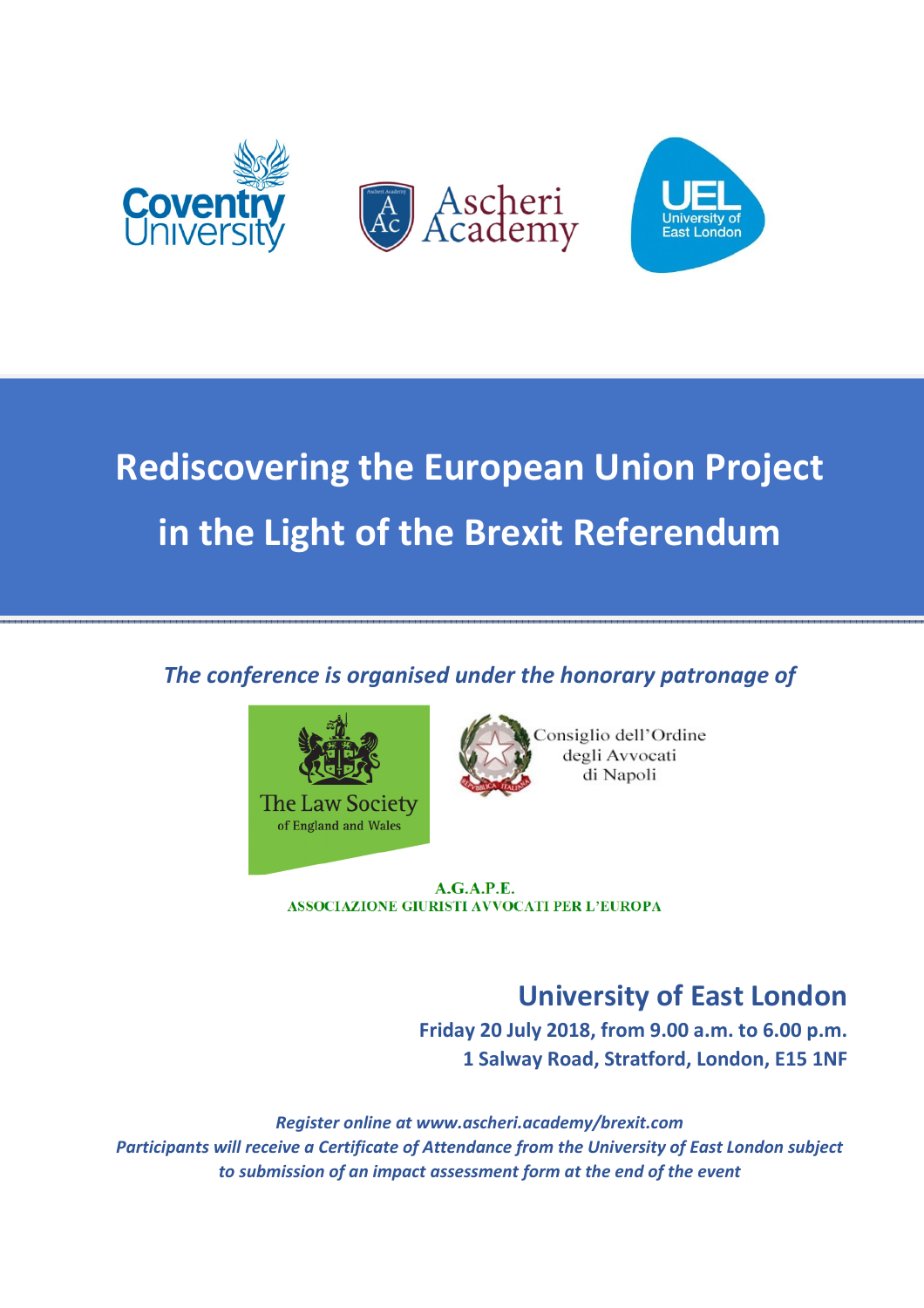#### **Organisers and Scientific Editors**

Dr Costantino Grasso, Coventry University Dr Annalisa Meloni, University of East London Guido Ascheri, Ascheri Academy Sabrina Malaguti, Ascheri Academy Dr Umberto Aleotti, Bar Association of Naples Florinda Monacò, Bar Association of Naples

#### **Registration 8:30-9:00**

### **Greetings to Conference Participants and Opening Remarks 9:00-9:30**

- **Adam Doyle**, University of East London, Head of Department, Law and Criminology
- **Prof Panagiotis Andrikopoulos**, Coventry University, Centre for Financial and Corporate Integrity
- **Maurizio Bianco**, Bar Association of Naples, President
- **Mickaël Laurans**, The Law Society, Head of International

#### **Opening Remarks**

**Dr Costantino Grasso**, Senior Lecturer in Law, Coventry University

#### **Morning Session (I) 9:30-10:45**

Chair: **Dr Costantino Grasso**, Senior Lecturer in Law, Coventry University

| <b>Lucia Zeleznik</b>                                      | Brexit: free movement of people between the EU                                       |
|------------------------------------------------------------|--------------------------------------------------------------------------------------|
| Registered European Lawyer, Adam Nelson LLP                | and UK and settled status                                                            |
| <b>Dr Annalisa Meloni</b>                                  | The new EU entry/exit system and the                                                 |
| Senior Lecturer in Law, University of East London          | securitization of border movement                                                    |
| <b>Florinda Monacò</b>                                     | Directive (EU) 2016/801 on entry and residence of                                    |
| Member of the European Union Law Committee,                | third-country nationals for research, studies and                                    |
| <b>Bar Association of Naples</b>                           | training: a role model after Brexit?                                                 |
| <b>Dr Chiara Mancuso</b>                                   | <b>EEA</b> nationals in the UK after Brexit:                                         |
| Senior Immigration Consultant at CJ Liberty<br>Immigration | consolidation of immigration status, routes to<br>citizenship and categories at risk |

#### **Coffee break 10:45-11:15**

#### **Morning Session (II) 11:15-12:45**

#### Chair: **Dr Annalisa Meloni**, Senior Lecturer in Law, University of East London

| <b>John Koo</b>                                       | The Area of Freedom, Security and Justice and    |
|-------------------------------------------------------|--------------------------------------------------|
| Associate Professor, London South Bank University     | <b>Brexit: surveying the issues</b>              |
| <b>Dr Costantino Grasso</b>                           | Pluralist democracy, rule of law and judicial    |
| Senior Lecturer in Law, Coventry University           | independence: the crucial role of the ECJ        |
| <b>Mary Inman</b>                                     | Towards a common European legal framework        |
| Lawyer - Partner at Constantine Cannon LLP            | for the protection of whistleblowers             |
| <b>Rita Giannini</b>                                  | Legal and constitutional issues of Brexit: their |
| EU Justice Policy Advisor, Law Societies of England & | relevance in the negotiations and the future     |
| Wales, Scotland and Northern Ireland                  | relationship between the UK and EU               |
| <b>Patricia Tuitt</b>                                 | The UK's general strike: reading Brexit through  |
| Legal Academic at www.patriciatuitt.com               | <b>Walter Benjamin's critique of violence.</b>   |